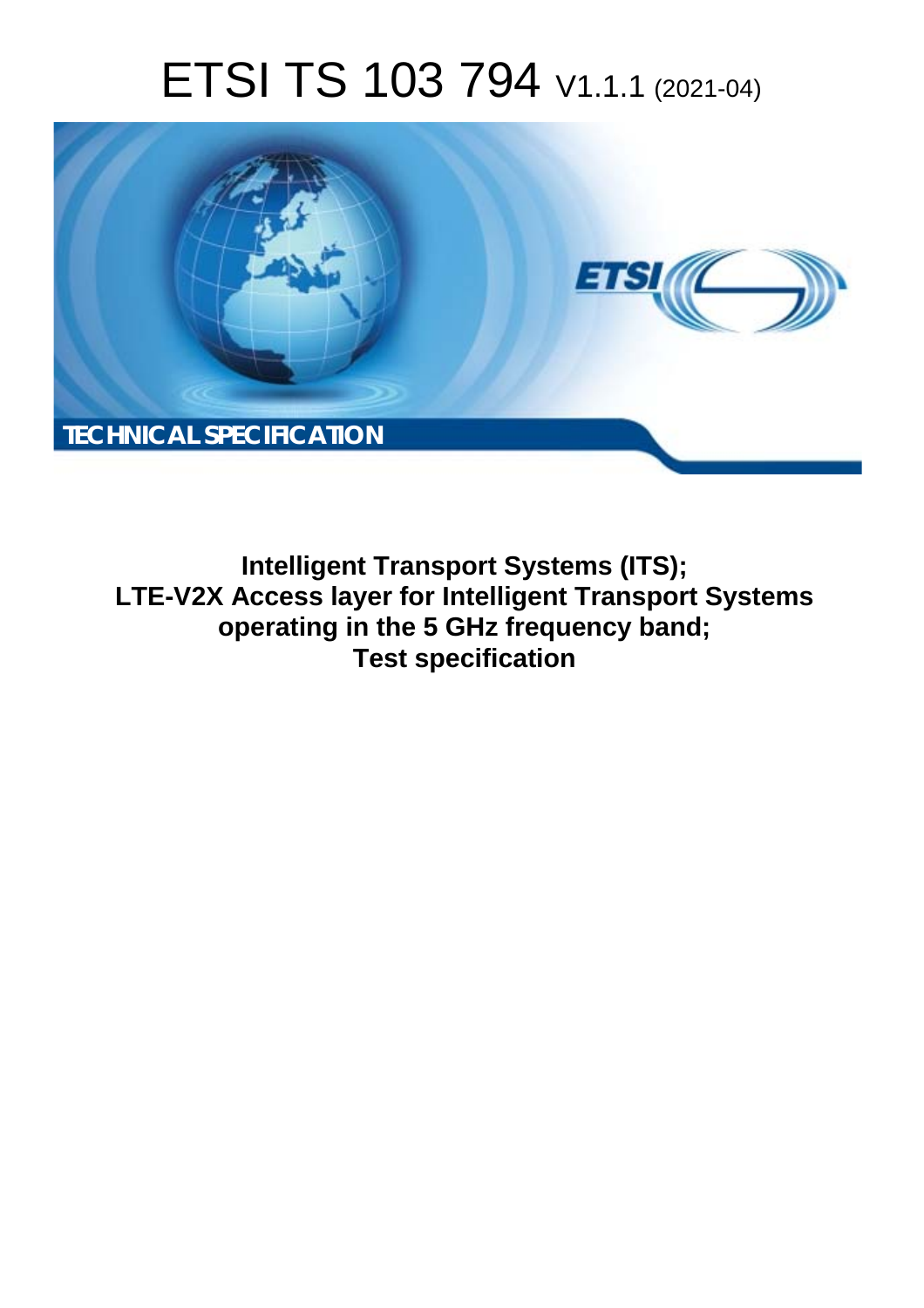Reference DTS/ITS-00447

Keywords

ITS, testing

#### *ETSI*

#### 650 Route des Lucioles F-06921 Sophia Antipolis Cedex - FRANCE

Tel.: +33 4 92 94 42 00 Fax: +33 4 93 65 47 16

Siret N° 348 623 562 00017 - NAF 742 C Association à but non lucratif enregistrée à la Sous-Préfecture de Grasse (06) N° 7803/88

#### *Important notice*

The present document can be downloaded from: <http://www.etsi.org/standards-search>

The present document may be made available in electronic versions and/or in print. The content of any electronic and/or print versions of the present document shall not be modified without the prior written authorization of ETSI. In case of any existing or perceived difference in contents between such versions and/or in print, the prevailing version of an ETSI deliverable is the one made publicly available in PDF format at [www.etsi.org/deliver](http://www.etsi.org/deliver).

Users of the present document should be aware that the document may be subject to revision or change of status. Information on the current status of this and other ETSI documents is available at <https://portal.etsi.org/TB/ETSIDeliverableStatus.aspx>

If you find errors in the present document, please send your comment to one of the following services: <https://portal.etsi.org/People/CommiteeSupportStaff.aspx>

#### *Copyright Notification*

No part may be reproduced or utilized in any form or by any means, electronic or mechanical, including photocopying and microfilm except as authorized by written permission of ETSI. The content of the PDF version shall not be modified without the written authorization of ETSI. The copyright and the foregoing restriction extend to reproduction in all media.

> © ETSI 2021. All rights reserved.

**DECT™**, **PLUGTESTS™**, **UMTS™** and the ETSI logo are trademarks of ETSI registered for the benefit of its Members. **3GPP™** and **LTE™** are trademarks of ETSI registered for the benefit of its Members and of the 3GPP Organizational Partners. **oneM2M™** logo is a trademark of ETSI registered for the benefit of its Members and of the oneM2M Partners. **GSM®** and the GSM logo are trademarks registered and owned by the GSM Association.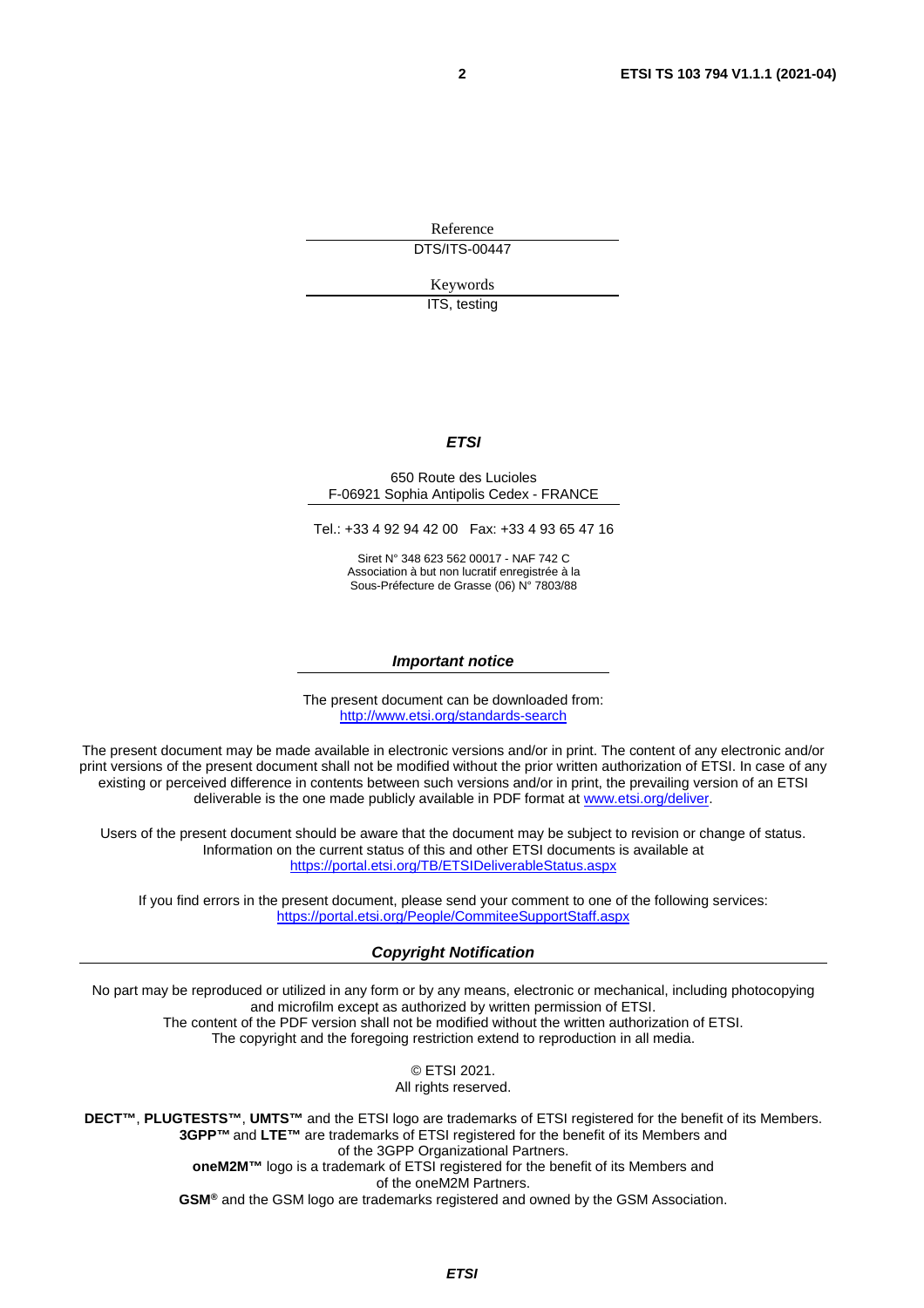# Contents

| 1                      |                               |  |
|------------------------|-------------------------------|--|
| 2<br>2.1<br>2.2        |                               |  |
| 3<br>3.1<br>3.2<br>3.3 |                               |  |
| 4                      |                               |  |
| 5                      |                               |  |
| 6                      |                               |  |
|                        | <b>Annex A (normative):</b>   |  |
|                        |                               |  |
| A.0                    |                               |  |
| A.1                    |                               |  |
| A.2                    |                               |  |
| A.3                    |                               |  |
| A.4                    |                               |  |
| A.5                    |                               |  |
| A.6                    |                               |  |
| A.7                    |                               |  |
|                        | <b>Annex B</b> (informative): |  |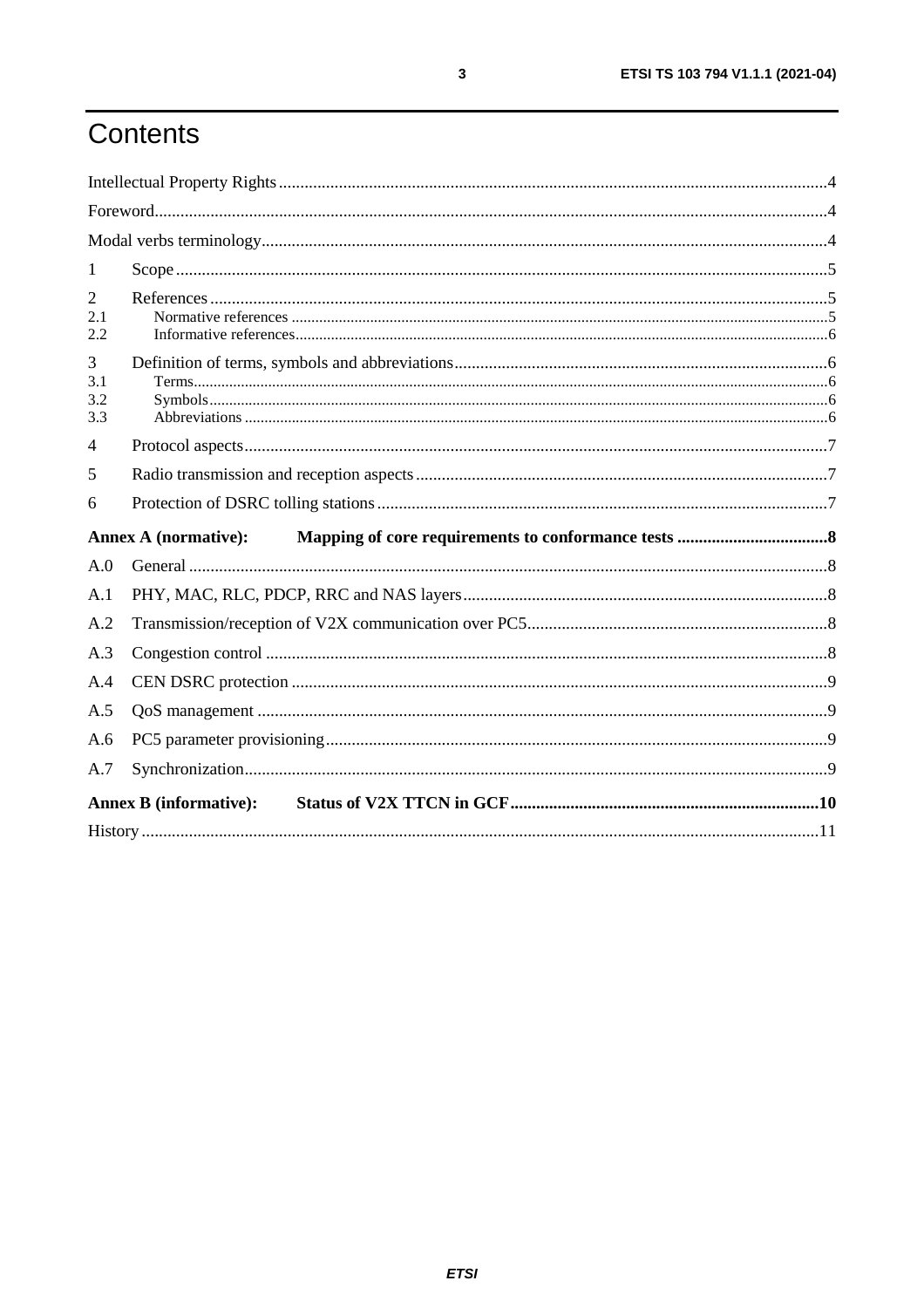# <span id="page-3-0"></span>Intellectual Property Rights

#### Essential patents

IPRs essential or potentially essential to normative deliverables may have been declared to ETSI. The information pertaining to these essential IPRs, if any, is publicly available for **ETSI members and non-members**, and can be found in ETSI SR 000 314: *"Intellectual Property Rights (IPRs); Essential, or potentially Essential, IPRs notified to ETSI in respect of ETSI standards"*, which is available from the ETSI Secretariat. Latest updates are available on the ETSI Web server (<https://ipr.etsi.org/>).

Pursuant to the ETSI IPR Policy, no investigation, including IPR searches, has been carried out by ETSI. No guarantee can be given as to the existence of other IPRs not referenced in ETSI SR 000 314 (or the updates on the ETSI Web server) which are, or may be, or may become, essential to the present document.

#### **Trademarks**

The present document may include trademarks and/or tradenames which are asserted and/or registered by their owners. ETSI claims no ownership of these except for any which are indicated as being the property of ETSI, and conveys no right to use or reproduce any trademark and/or tradename. Mention of those trademarks in the present document does not constitute an endorsement by ETSI of products, services or organizations associated with those trademarks.

### Foreword

This Technical Specification (TS) has been produced by ETSI Technical Committee Intelligent Transport Systems (ITS).

### Modal verbs terminology

In the present document "**shall**", "**shall not**", "**should**", "**should not**", "**may**", "**need not**", "**will**", "**will not**", "**can**" and "**cannot**" are to be interpreted as described in clause 3.2 of the [ETSI Drafting Rules](https://portal.etsi.org/Services/editHelp!/Howtostart/ETSIDraftingRules.aspx) (Verbal forms for the expression of provisions).

"**must**" and "**must not**" are **NOT** allowed in ETSI deliverables except when used in direct citation.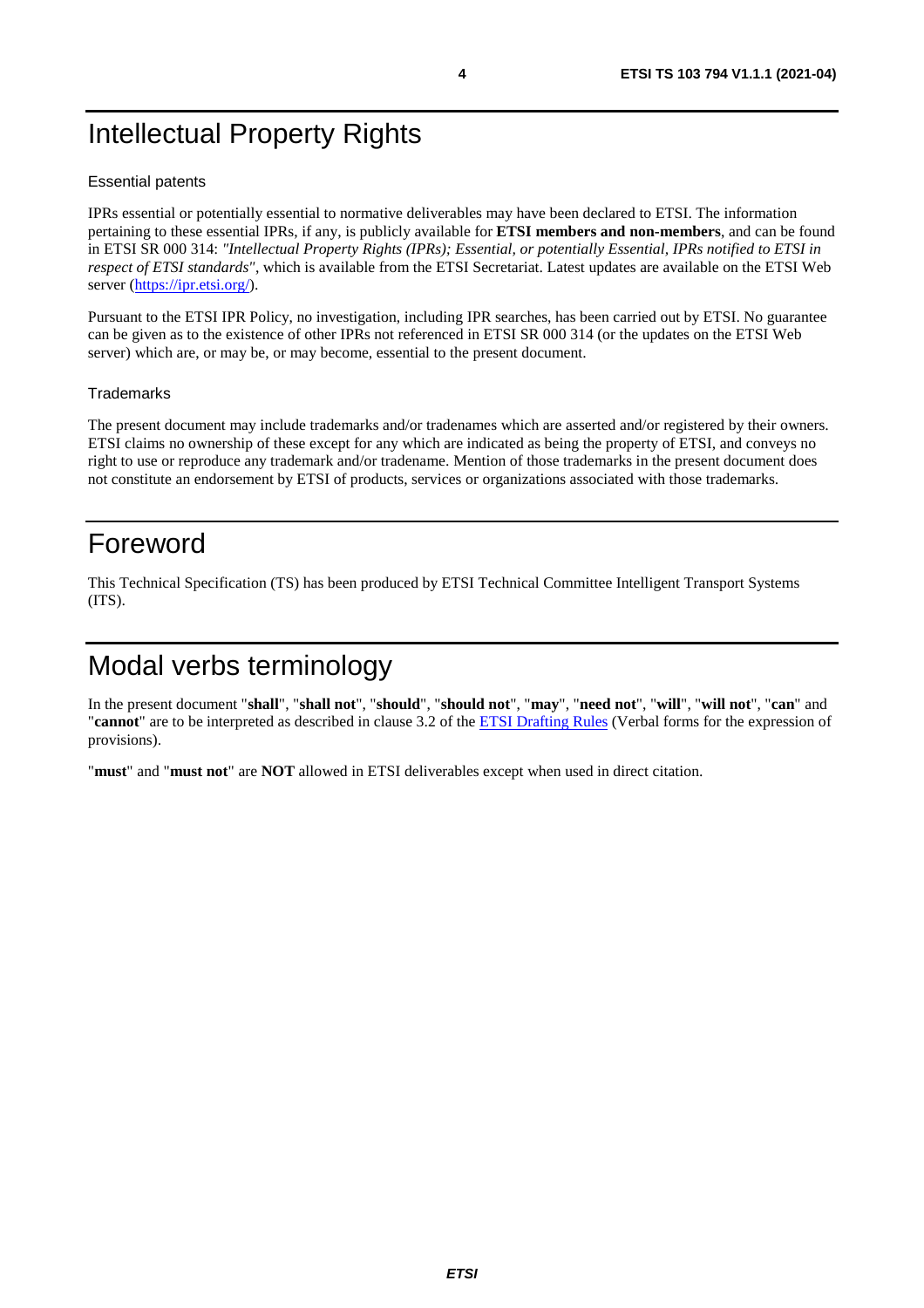### <span id="page-4-0"></span>1 Scope

The present document specifies the minimum requirements to demonstrate compliance with ETSI EN 303 613 [1].

### 2 References

### 2.1 Normative references

References are either specific (identified by date of publication and/or edition number or version number) or non-specific. For specific references, only the cited version applies. For non-specific references, the latest version of the referenced document (including any amendments) applies.

Referenced documents which are not found to be publicly available in the expected location might be found at <https://docbox.etsi.org/Reference>.

NOTE: While any hyperlinks included in this clause were valid at the time of publication, ETSI cannot guarantee their long term validity.

The following referenced documents are necessary for the application of the present document.

| $[1]$  | ETSI EN 303 613 (V1.1.1): "Intelligent Transport Systems (ITS); LTE-V2X Access layer<br>specification for Intelligent Transport Systems operating in the 5 GHz frequency band".                                                                                                       |
|--------|---------------------------------------------------------------------------------------------------------------------------------------------------------------------------------------------------------------------------------------------------------------------------------------|
| $[2]$  | ETSI TS 103 574 (V1.1.1): "Intelligent Transport Systems (ITS); Congestion Control Mechanisms<br>for C-V2X PC5 interface; Access layer part".                                                                                                                                         |
| $[3]$  | ETSI TS 136 523-1: "LTE; Evolved Universal Terrestrial Radio Access (E-UTRA) and Evolved<br>Packet Core (EPC); User Equipment (UE) conformance specification; Part 1: Protocol<br>conformance specification (3GPP TS 36.523-1)".                                                      |
| $[4]$  | ETSI TS 136 523-2: "LTE; Evolved Universal Terrestrial Radio Access (E-UTRA) and Evolved<br>Packet Core (EPC); User Equipment (UE) conformance specification; Part 2: Implementation<br>Conformance Statement (ICS) proforma specification (3GPP TS 36.523-2 Release 14)".            |
| $[5]$  | ETSI TS 136 523-3: "LTE; Evolved Universal Terrestrial Radio Access (E-UTRA) and Evolved<br>Packet Core (EPC); User Equipment (UE) conformance specification; Part 3: Test suites (3GPP<br>TS 36.523-3)".                                                                             |
| [6]    | ETSI TS 136 521-1: "LTE; Evolved Universal Terrestrial Radio Access (E-UTRA); User<br>Equipment (UE) conformance specification; Radio transmission and reception; Part 1:<br>Conformance testing (3GPP TS 36.521-1)".                                                                 |
| $[7]$  | ETSI TS 136 521-2: "LTE; Evolved Universal Terrestrial Radio Access (E-UTRA); User<br>Equipment (UE) conformance specification; Radio transmission and reception; Part 2:<br>Implementation Conformance Statement (ICS) (3GPP TS 36.521-2)".                                          |
| [8]    | ETSI TS 136 521-3: "LTE; Evolved Universal Terrestrial Radio Access (E-UTRA); User<br>Equipment (UE) conformance specification; Radio transmission and reception; Part 3: Radio<br>Resource Management (RRM) conformance testing (3GPP TS 36.521-3)".                                 |
| [9]    | ETSI TS 102 916-1 (V1.1.1): "Intelligent Transport Systems (ITS); Test specifications for the<br>methods to ensure coexistence of Cooperative ITS G5 with RTTT DSRC; Part 1: Protocol<br>Implementation Conformance Statement (PICS)".                                                |
| $[10]$ | ETSI TS 102 916-2 (V1.1.1): "Intelligent Transport Systems (ITS); Test specifications for the<br>methods to ensure coexistence of Cooperative ITS G5 with RTTT DSRC; Part 2: Test Suite<br>Structure and Test Purposes (TSS&TP)".                                                     |
| $[11]$ | ETSI TS 102 916-3 (V1.1.1): "Intelligent Transport Systems (ITS); Test specifications for the<br>methods to ensure coexistence of Cooperative ITS G5 with RTTT DSRC; Part 3: Abstract Test<br>Suite (ATS) and partial Protocol Implementation eXtra Information for Testing (PIXIT)". |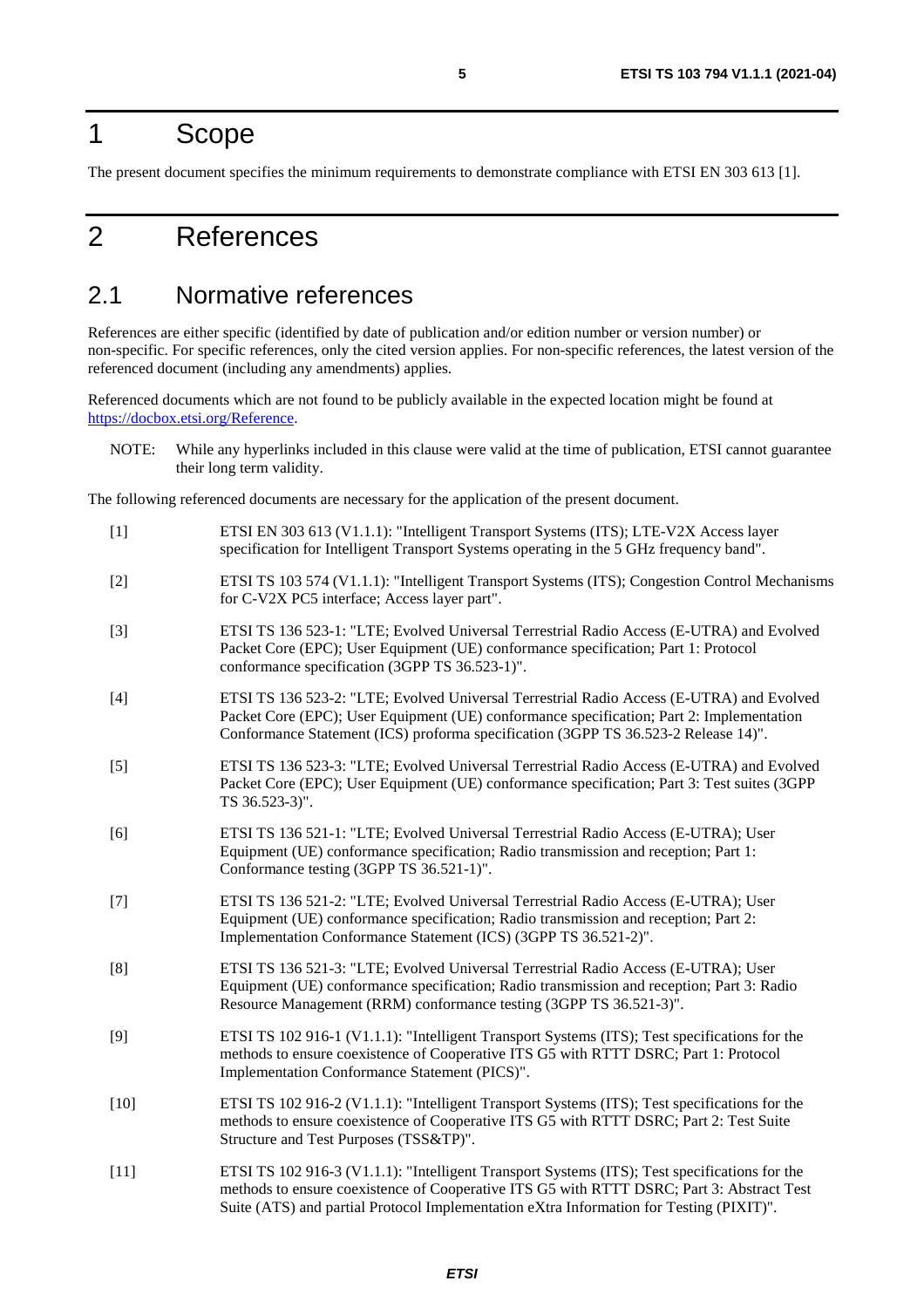### <span id="page-5-0"></span>2.2 Informative references

References are either specific (identified by date of publication and/or edition number or version number) or non-specific. For specific references, only the cited version applies. For non-specific references, the latest version of the referenced document (including any amendments) applies.

NOTE: While any hyperlinks included in this clause were valid at the time of publication, ETSI cannot guarantee their long term validity.

The following referenced documents are not necessary for the application of the present document but they assist the user with regard to a particular subject area.

- [i.1] ETSI TR 121 905: "Digital cellular telecommunications system (Phase 2+) (GSM); Universal Mobile Telecommunications System (UMTS); LTE; Vocabulary for 3GPP Specifications (3GPP TR 21.905 Release 14)".
- [i.2] ETSI TS 124 385: "LTE; V2X services Management Object (MO) (3GPP TS 24.385 Release 14)".
- [i.3] ETSI TS 124 386 (V14.3.0): "LTE; User Equipment (UE) to V2X control function; protocol aspects; Stage 3 (3GPP TS 24.386 version 14.3.0 Release 14)".
- [i.4] ETSI TS 136 331 (V14.6.2): "LTE; Evolved Universal Terrestrial Radio Access (E-UTRA); Radio Resource Control (RRC); Protocol specification (3GPP TS 36.331 version 14.6.2 Release 14)".
- [i.5] ETSI TS 136 213 (V14.6.0): "LTE; Evolved Universal Terrestrial Radio Access (E-UTRA); Physical layer procedures (3GPP TS 36.213 version 14.6.0 Release 14)".
- [i.6] ETSI TS 123 285 (V14.7.0): "Universal Mobile Telecommunications System (UMTS); LTE; Architecture enhancements for V2X services (3GPP TS 23.285 version 14.7.0 Release 14)".
- [i.7] ETSI TS 136 413 (V14.7.0): "LTE; Evolved Universal Terrestrial Radio Access Network (E-UTRAN); S1 Application Protocol (S1AP) (3GPP TS 36.413 version 14.7.0 Release 14)".
- [i.8] ETSI TS 136 414 (V14.1.0): "LTE; Evolved Universal Terrestrial Radio Access Network (E-UTRAN); S1 data transport (3GPP TS 36.414 version 14.1.0 Release 14)".

### 3 Definition of terms, symbols and abbreviations

### 3.1 Terms

For the purposes of the present document, the terms given in ETSI EN 303 613 [\[1](#page-4-0)] and ETSI TR 121 905 [i.1] apply.

### 3.2 Symbols

Void.

### 3.3 Abbreviations

For the purposes of the present document, the abbreviations given in ETSI EN 303 613 [\[1](#page-4-0)], ETSI TR 121 905 [i.1] and the following apply:

| <b>ATS</b>   | <b>Abstract Test Suite</b>                    |
|--------------|-----------------------------------------------|
| <b>GCF</b>   | Global Certification Forum                    |
| <b>ICS</b>   | <b>Implementation Conformance Statement</b>   |
| <b>IUT</b>   | <b>Implementation Under Test</b>              |
| <b>PICS</b>  | Protocol Implementation Conformance Statement |
| <b>PTCRB</b> | <b>PCS Type Certification Review Board</b>    |
| TP           | <b>Test Purposes</b>                          |
| <b>TSS</b>   | <b>Test Suite Structure</b>                   |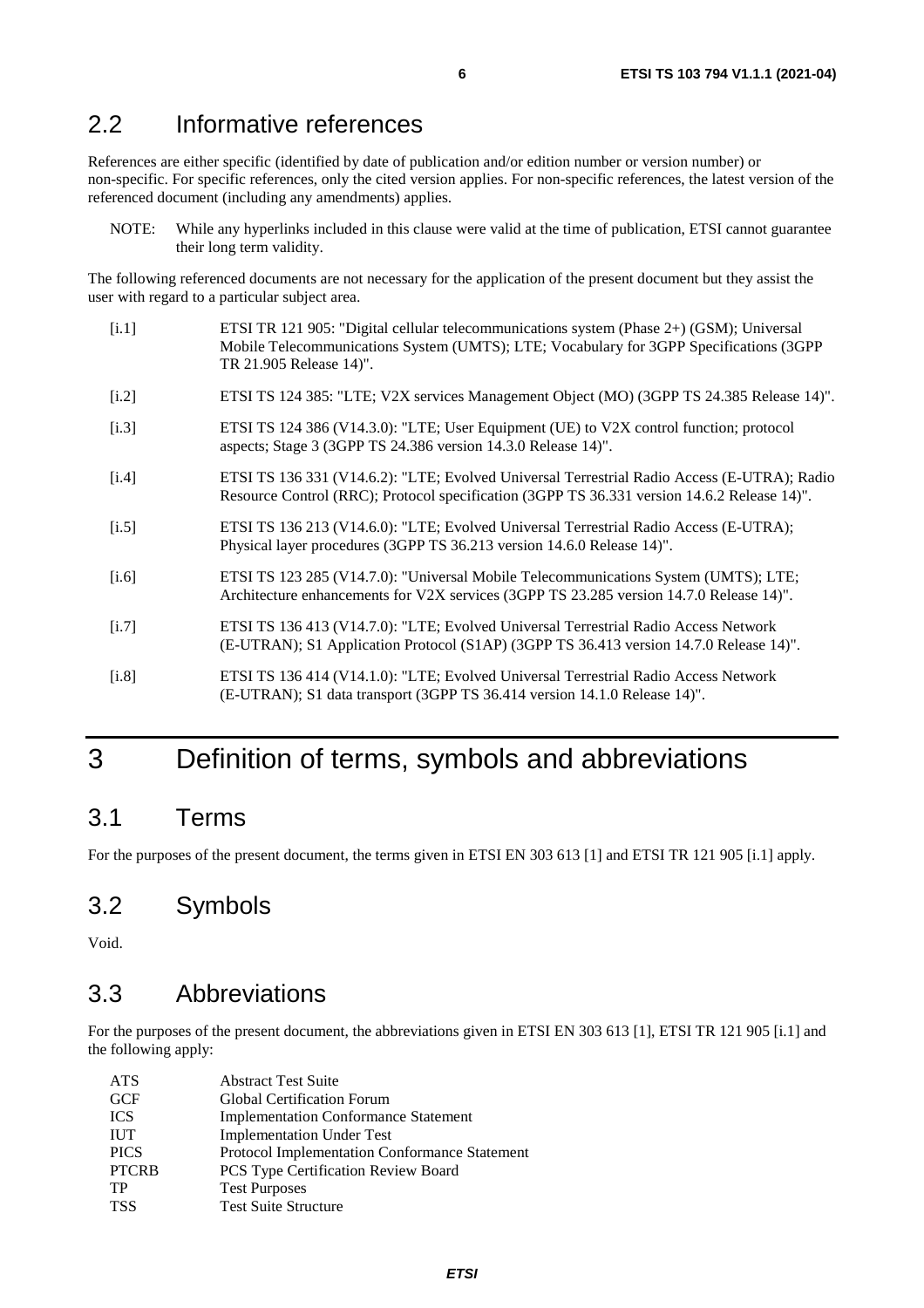### <span id="page-6-0"></span>4 Protocol aspects

The supplier of an implementation shall complete the Implementation Conformance Statement (ICS) in Annex A of ETSI TS 136 523-2 [\[4](#page-4-0)]. The parts of the Table A.4.4-1 of ETSI TS 136 523-2 [\[4](#page-4-0)] which are applicable to ETSI EN 303 613 [[1](#page-4-0)] are items 148 to 157.

The protocol tests performed shall be as described in clauses 7.3.9.1 and 24.1 of ETSI TS 136 523-1 [\[3](#page-4-0)].

The ATS used shall be as specified in ETSI TS 136 523-3 [\[5](#page-4-0)].

NOTE: The supplier of an implementation may adhere to a certification regime, e.g. GCF. For GCF, the status of test cases is shown in Annex B.

### 5 Radio transmission and reception aspects

The supplier of an implementation shall complete the Implementation Conformance Statement (ICS) in Annex A of ETSI TS 136 521-2 [\[7](#page-4-0)].

The items applicable to ETSI EN 303 613 [[1\]](#page-4-0) are in Tables A.4.3-4d, A.4.3-4da and A.4.3-4db.

The radio transmission and reception tests performed shall be as defined in ETSI TS 136 523-1 [\[3](#page-4-0)]. The measurement procedures shall be as defined in ETSI TS 136 521-3 [\[8](#page-4-0)].

### 6 Protection of DSRC tolling stations

The supplier of an implementation shall complete the Protocol Implementation Conformance Statement (PICS) in Annex A of ETSI TS 102 916-1 [\[9](#page-4-0)] for Mode A.

The Test Suite Structure and Test Purposes (TSS&TP) used shall be as defined in ETSI TS 102 916-2 [[10\]](#page-4-0).

The Abstract Test Suites (ATS) used shall be as defined in ETSI TS 102 916-3 [\[11](#page-4-0)].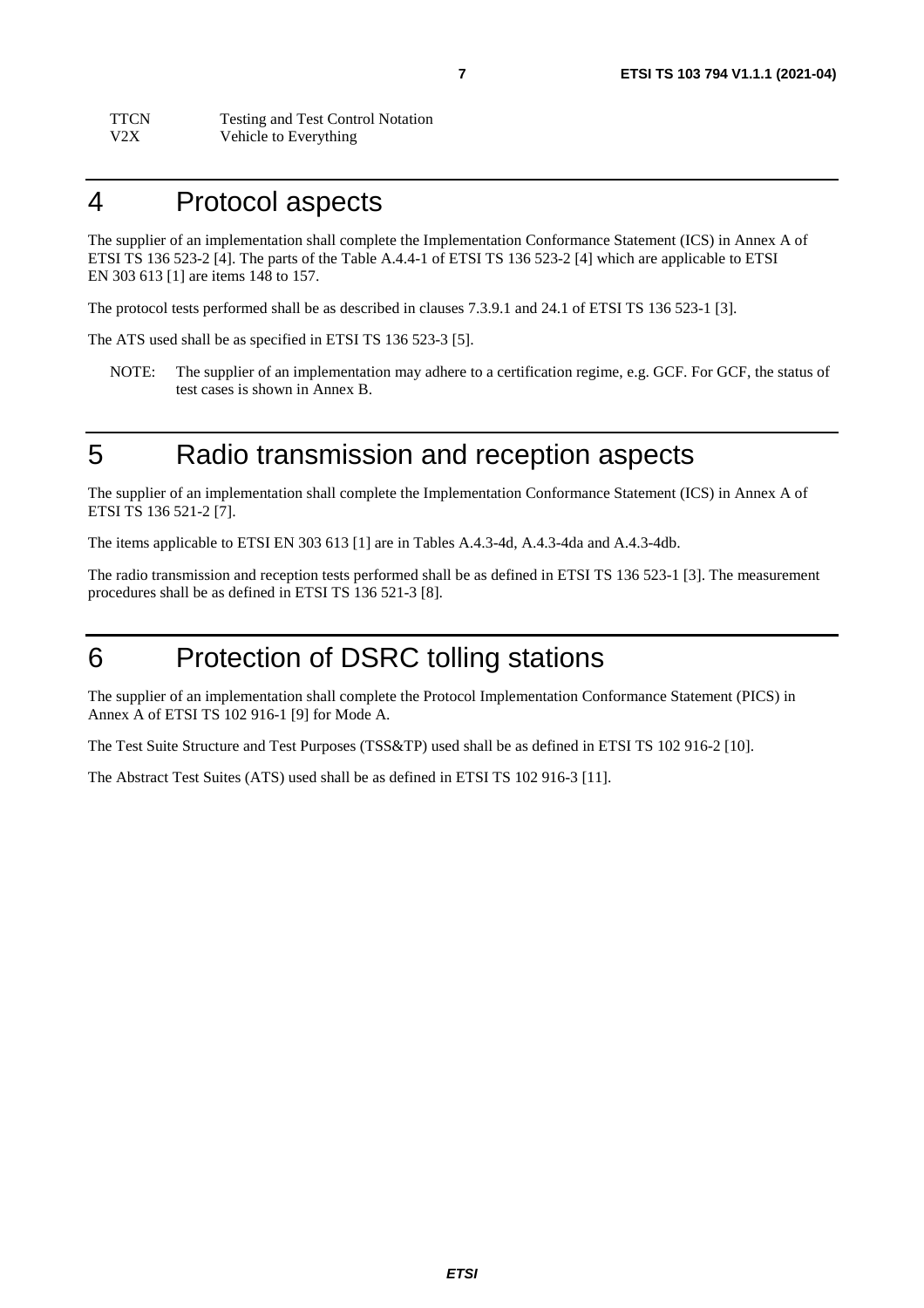# <span id="page-7-0"></span>Annex A (normative): Mapping of core requirements to conformance tests

# A.0 General

This annex maps the requirements in the core specification ETSI EN 303 613 [\[1](#page-4-0)] to applicable tests.

# A.1 PHY, MAC, RLC, PDCP, RRC and NAS layers

The requirements shall be as in Table A.1.

#### **Table A.1: Layers requirements**

| <b>Item</b> | <b>Core requirements</b>                        | <b>Applicable tests</b>                         |
|-------------|-------------------------------------------------|-------------------------------------------------|
|             | PHY (clause 5.1 of ETSI EN 303 613 [1])         | ETSI TS 136 521-1 [6], clauses 7.4, 7.5 and 7.6 |
|             | MAC (clause 5.2 of ETSI EN 303 613 [1])         | ETSI TS 136 523-1 [3], clause 24.1              |
| 3           | <b>RLC (clause 5.3 of ETSI EN 303 613 [1])</b>  | ETSI TS 136 523-1 [3], clause 24.1              |
| $\Lambda$   | <b>PDCP</b> (clause 5.4 of ETSI EN 303 613 [1]) | ETSI TS 136 523-1 [3], clause 7.3.9             |
| 5           | RRC (clause 5.5 of ETSI EN 303 613 [1])         | ETSI TS 136 523-1 [3], clause 24.1              |
| 6           | NAS (clause 5.6 of ETSI EN 303 613 [1])         | ETSI TS 136 523-1 [3], clause 24.1              |

### A.2 Transmission/reception of V2X communication over PC5

The requirements shall be as in Table A.2.

#### **Table A.2: TX/RX of V2X communication over PC5 requirements**

| <b>Item</b> | <b>Core requirements</b>                                                    | <b>Applicable tests</b>                            |
|-------------|-----------------------------------------------------------------------------|----------------------------------------------------|
|             | Support of ETSI TS 124 385 [i.2].                                           | See note                                           |
| ▴           | Support of ETSI TS 124 386 [i.3].                                           | ETSI TS 136 523-1 [3], clauses 24.1.15 and 24.1.18 |
| INOTE:      | The requirement is implicitly tested in ETSI TS 136 523-1 [3], clause 24.1. |                                                    |

# A.3 Congestion control

The requirements shall be as in Table A.3.

#### **Table A.3: Congestion control requirements**

| <b>Item</b> | <b>Core requirements</b>                                             | <b>Applicable tests</b>     |
|-------------|----------------------------------------------------------------------|-----------------------------|
|             | <b>IUT</b> shall adapt its CR according to the measured Channel Busy | ETSI TS 136 523-1 [3].      |
|             | Ratio (CBR) in order to comply with the required CR limit, as        | clauses 24.1.16 and 24.1.19 |
|             | defined in ETSI TS 103 574 [2].                                      |                             |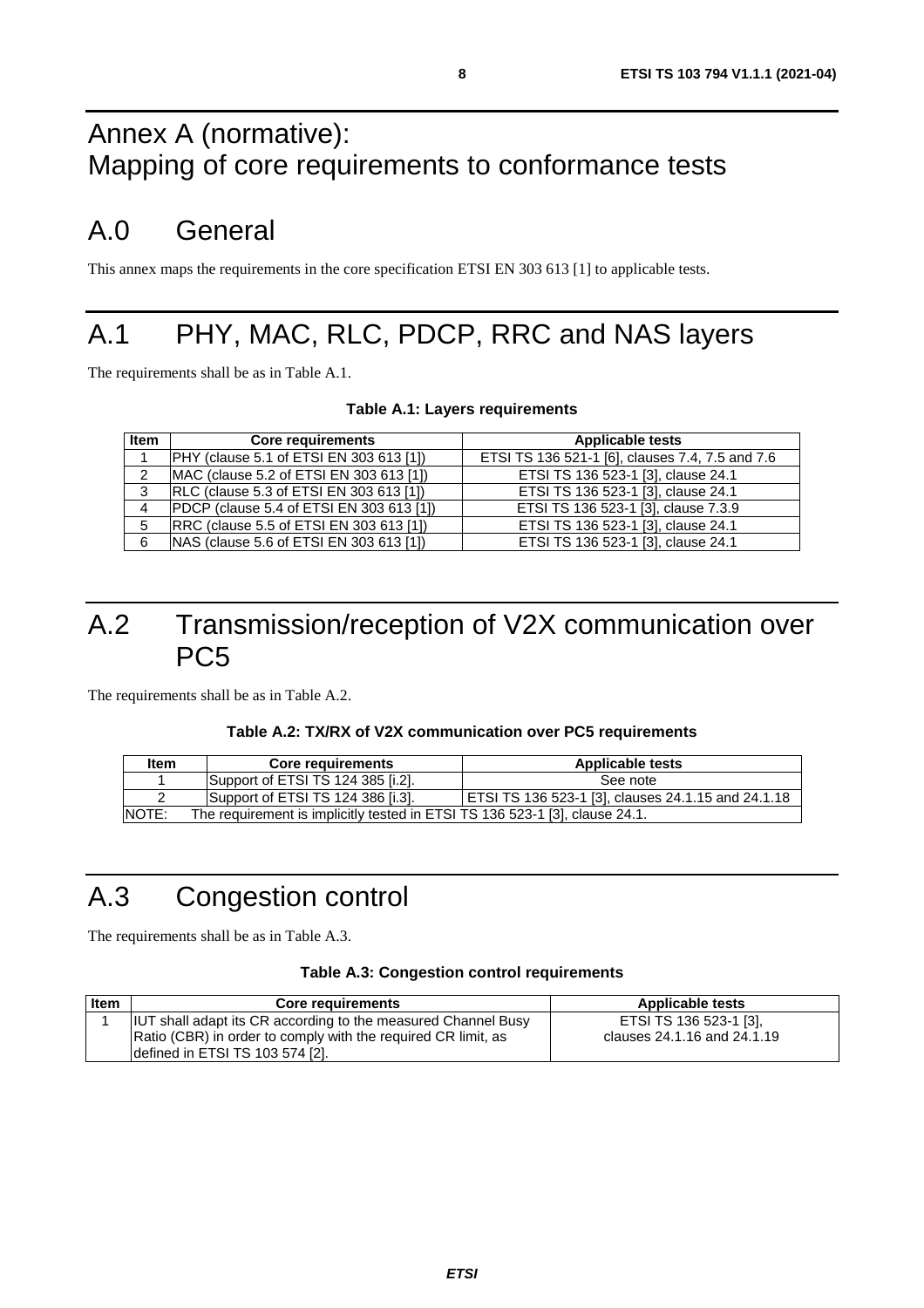# <span id="page-8-0"></span>A.4 CEN DSRC protection

The requirements shall be as in Table A.4.

#### **Table A.4: CEN DSCR protection requirements**

| <b>Item</b> | <b>Core requirements</b>                                                         | <b>Applicable tests</b>       |
|-------------|----------------------------------------------------------------------------------|-------------------------------|
|             | <b>IUT</b> shall adjust its output power level to maximum 10 dBm e.i.r.p. If the | ETSI TS 102 916-1 [9], mode A |
|             | ITS station is inside the protected zone, it shall fulfil the spurious emissions |                               |
|             | llimit of maximum -65 dBm/MHz within 5 795 MHz to 5 815 MHz.                     |                               |

# A.5 QoS management

The requirements shall be as in Table A.5.

#### **Table A.5: QoS management requirements**

| <b>Item</b> | <b>Core requirements</b>                                                                                                                                        | Applicable tests                      |
|-------------|-----------------------------------------------------------------------------------------------------------------------------------------------------------------|---------------------------------------|
|             | IUT shall (de)prioritizes a data packet according to its PPPP value in<br>access layer as defined in ETSI TS 136 331 [i.4] and ETSI<br><b>TS 136 213 [i.5].</b> | ETSI TS 136 523-1 [3], clause 24.1.12 |

# A.6 PC5 parameter provisioning

The requirements shall be as in Table A.6.

#### **Table A.6: PC5 parameter provisioning requirements**

| <b>Item</b> | <b>Core requirements</b>                                                       | <b>Applicable tests</b> |
|-------------|--------------------------------------------------------------------------------|-------------------------|
|             | <b>PC5</b> parameters required provisioning parameters used by a UE to perform | ETSI TS 136 523-1 [3].  |
|             | V2X Communication are as defined in ETSI TS 123 285 [i.6], ETSI                | clause 24.1             |
|             | TS 136 413 [i.7], ETSI TS 136 414 [i.8] and ETSI TS 103 574 [2]                |                         |

# A.7 Synchronization

The requirements shall be as in Table A.7.

#### **Table A.7: Synchronization requirements**

| Item | Core requirements                                                       | <b>Applicable tests</b> |
|------|-------------------------------------------------------------------------|-------------------------|
|      | IUT shall synchronize with a synchronization reference in both time and | ETSI TS 136 523-1 [3],  |
|      | frequency before communicating with other ITS stations using LTE-V2X    | clause 24.1.5           |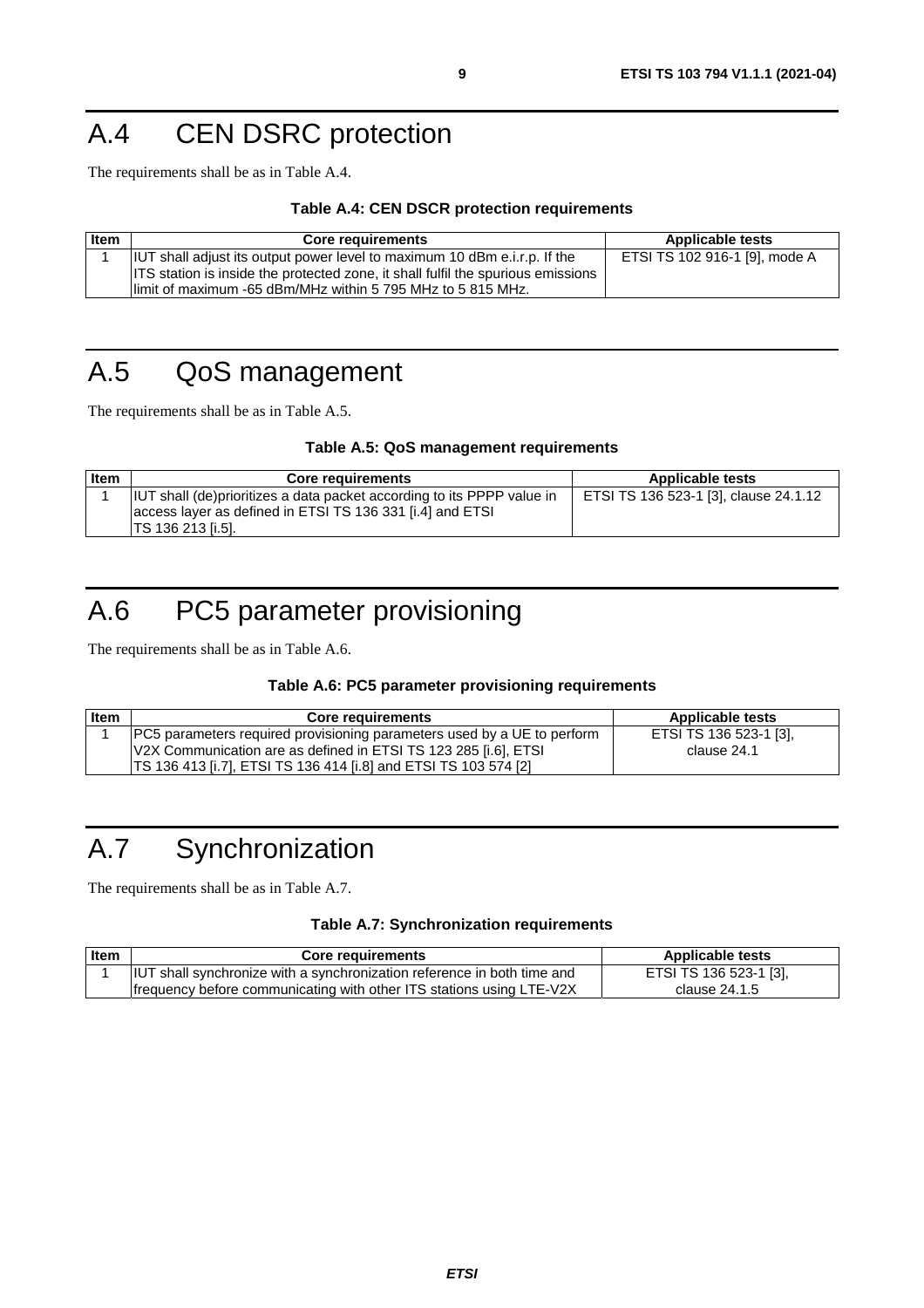# <span id="page-9-0"></span>Annex B (informative): Status of V2X TTCN in GCF

Table B.1 shows the status of of test cases in GCF at the time of publication of the present document.

The latest status can be found in the latest version of the RAN5 status report under the "LTE\_TS\_status" tab:

• [ftp://ftp.3gpp.org/tsg\\_ran/WG5\\_Test\\_ex-T1/TTCN/Reporting/TTCN\\_status](ftp://ftp.3gpp.org/tsg_ran/WG5_Test_ex-T1/TTCN/Reporting/TTCN_status).

| <b>TC</b> | <b>Title</b>                                                                                                                                                                                                                                                                                                                                                                              | <b>RAN WIC</b>                                 | <b>GCF/PTCRB</b> | <b>TTCN-Status</b> |
|-----------|-------------------------------------------------------------------------------------------------------------------------------------------------------------------------------------------------------------------------------------------------------------------------------------------------------------------------------------------------------------------------------------------|------------------------------------------------|------------------|--------------------|
| 24.1.2    | V2X Sidelink Communication/Pre-<br>configured authorization/Utilization<br>of the pre-configured<br>resources/Transmission                                                                                                                                                                                                                                                                | TEI14_Test,<br>LTE_SL_V2V-<br><b>UEConTest</b> | WI-281           | approved           |
| 24.1.4    | V2X Sidelink<br>Communication/Pre-configured<br>authorization/Utilization of the pre-<br>configured resources/Reception                                                                                                                                                                                                                                                                   | TEI14_Test,<br>LTE_SL_V2V-<br><b>UEConTest</b> | WI-281           | approved           |
| 24.1.9    | V2X Sidelink Communication/Pre-<br>configured authorization/Utilization<br>of the pre-configured<br>resources/Transmission based on<br>zoning                                                                                                                                                                                                                                             | TEI14_Test,<br>LTE_SL_V2V-<br><b>UEConTest</b> | WI-281           | verifiable         |
| 24.1.15   | V2X Sidelink Communication/Pre-<br>configured authorization/UE out of<br>coverage on the frequency used<br>for V2X sidelink<br>communication/Operation<br>with/without SyncRef UE/<br><b>Transmission SLSS</b>                                                                                                                                                                            | TEI14_Test,<br>LTE_V2X-<br><b>UEConTest</b>    | WI-282/01        | verifiable         |
| 24.1.16   | V2X Sidelink Communication/Pre-<br>configured authorization/Utilization<br>of the pre-configured<br>resources/CBR measurement                                                                                                                                                                                                                                                             | TEI14_Test,<br>LTE_V2X-<br><b>UEConTest</b>    | WI-282/01        | approved           |
| 24.1.18   | V2X Sidelink Communication/Pre-<br>configured authorization/UE out of<br>coverage on the frequency used<br>for V2X sidelink communication<br>and without inter-frequency V2X<br>configuration on anchor carriers/<br>Operation with/without SyncRef<br>UE/SLSS and<br>MasterInformationBlock-SL-V2X<br>message Transmission/<br>syncPriority in SL-V2X-<br>Preconfiguration is set to eNB | TEI14_Test,<br>LTE_V2X-<br><b>UEConTest</b>    | WI-282/01        | verifiable         |
| 24.1.19   | V2X Sidelink Communication/<br>Pre-configured<br>authorization/Utilization of the pre-<br>configured resources/CBR<br>measurement/Transmission<br>based on CR limit                                                                                                                                                                                                                       | TEI14_Test,<br>LTE V2X-<br><b>UEConTest</b>    | WI-282/01        | approved           |
| 24.2.3    | P2X Sidelink Communication/Pre-<br>configured authorization/Utilization<br>of the pre-configured<br>resources/Transmission                                                                                                                                                                                                                                                                | TEI14_Test,<br>LTE_V2X-<br><b>UEConTest</b>    | WI-282/02        | verifiable         |

#### **Table B.1: Test cases in GCF**